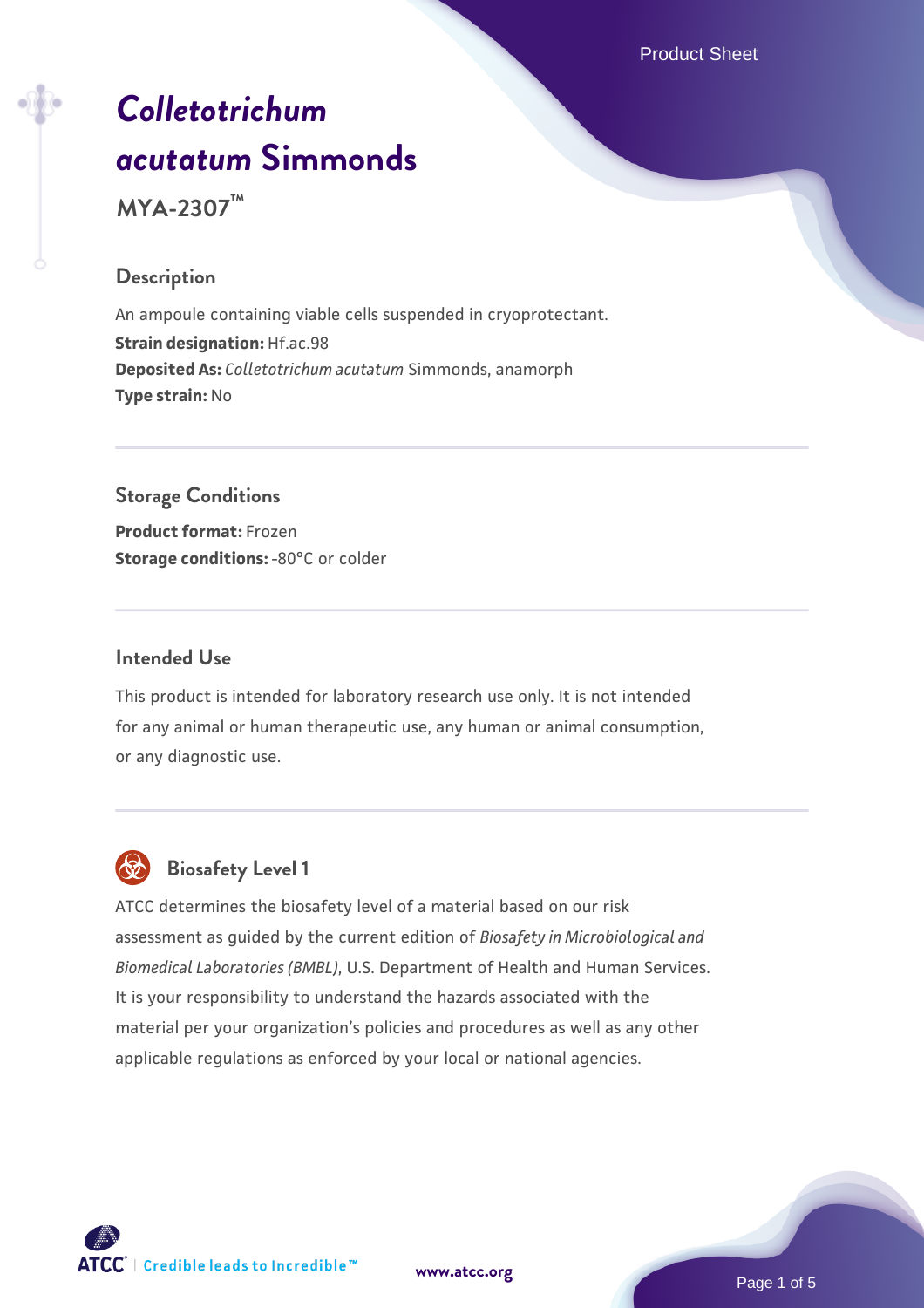ATCC highly recommends that appropriate personal protective equipment is always used when handling vials. For cultures that require storage in liquid nitrogen, it is important to note that some vials may leak when submersed in liquid nitrogen and will slowly fill with liquid nitrogen. Upon thawing, the conversion of the liquid nitrogen back to its gas phase may result in the vial exploding or blowing off its cap with dangerous force creating flying debris. Unless necessary, ATCC recommends that these cultures be stored in the vapor phase of liquid nitrogen rather than submersed in liquid nitrogen.

# **Certificate of Analysis**

For batch-specific test results, refer to the applicable certificate of analysis that can be found at www.atcc.org.

# **Growth Conditions**

**Medium:**  [ATCC Medium 336: Potato dextrose agar \(PDA\)](https://www.atcc.org/-/media/product-assets/documents/microbial-media-formulations/3/3/6/atcc-medium-336.pdf?rev=d9160ad44d934cd8b65175461abbf3b9) **Temperature:** 25°C

# **Handling Procedures**

**Frozen ampoules** packed in dry ice should either be thawed immediately or stored in liquid nitrogen. If liquid nitrogen storage facilities are not available, frozen ampoules may be stored at or below -70°C for approximately one week. **Do not under any circumstance store frozen ampoules at refrigerator freezer temperatures (generally -20°C). Storage of frozen material at this temperature will result in the death of the culture.**

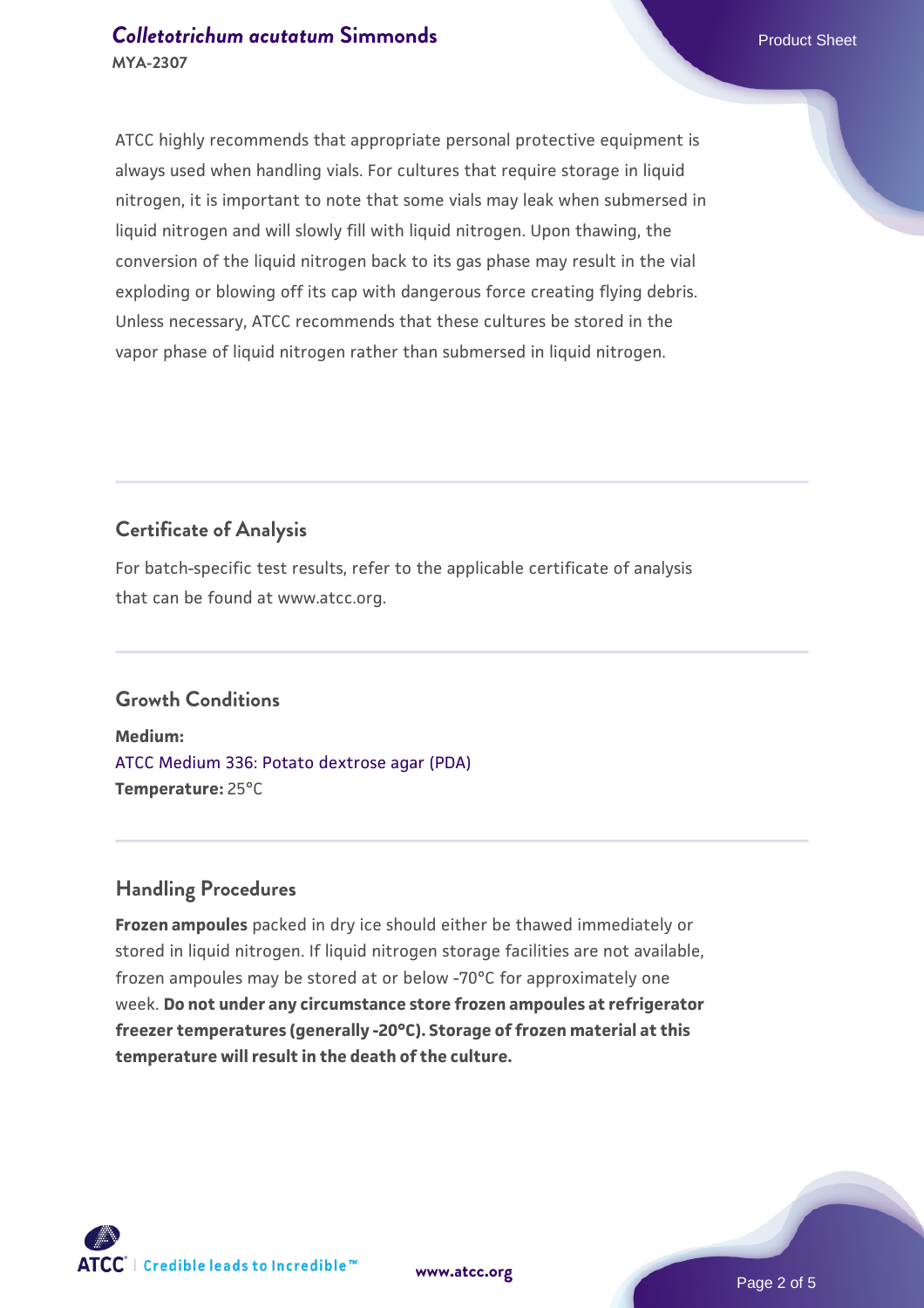# **[Colletotrichum acutatum](https://www.atcc.org/products/mya-2307) [Simmonds](https://www.atcc.org/products/mya-2307) Product Sheet** Product Sheet

- 1. To thaw a frozen ampoule, place in a **25°C to 30°C** water bath, until just thawed **(approximately 5 minutes)**. Immerse the ampoule just sufficient to cover the frozen material. Do not agitate the ampoule.
- 2. Immediately after thawing, wipe down ampoule with 70% ethanol and aseptically transfer at least 50 µL (or 2-3 agar cubes) of the content onto a plate or broth with medium recommended.
- 3. Incubate the inoculum/strain at the temperature and conditions recommended.
- 4. Inspect for growth of the inoculum/strain regularly for up to 4 weeks. The time necessary for significant growth will vary from strain to strain.

# **Material Citation**

If use of this material results in a scientific publication, please cite the material in the following manner: *Colletotrichum acutatum* Simmonds (ATCC MYA-2307)

# **References**

References and other information relating to this material are available at www.atcc.org.

#### **Warranty**

The product is provided 'AS IS' and the viability of ATCC<sup>®</sup> products is warranted for 30 days from the date of shipment, provided that the customer has stored and handled the product according to the information included on the product information sheet, website, and Certificate of Analysis. For living cultures, ATCC lists the media formulation and reagents that have been found to be effective for the product. While other unspecified media and reagents may also produce satisfactory results, a change in the ATCC and/or depositor-recommended protocols may affect the



Page 3 of 5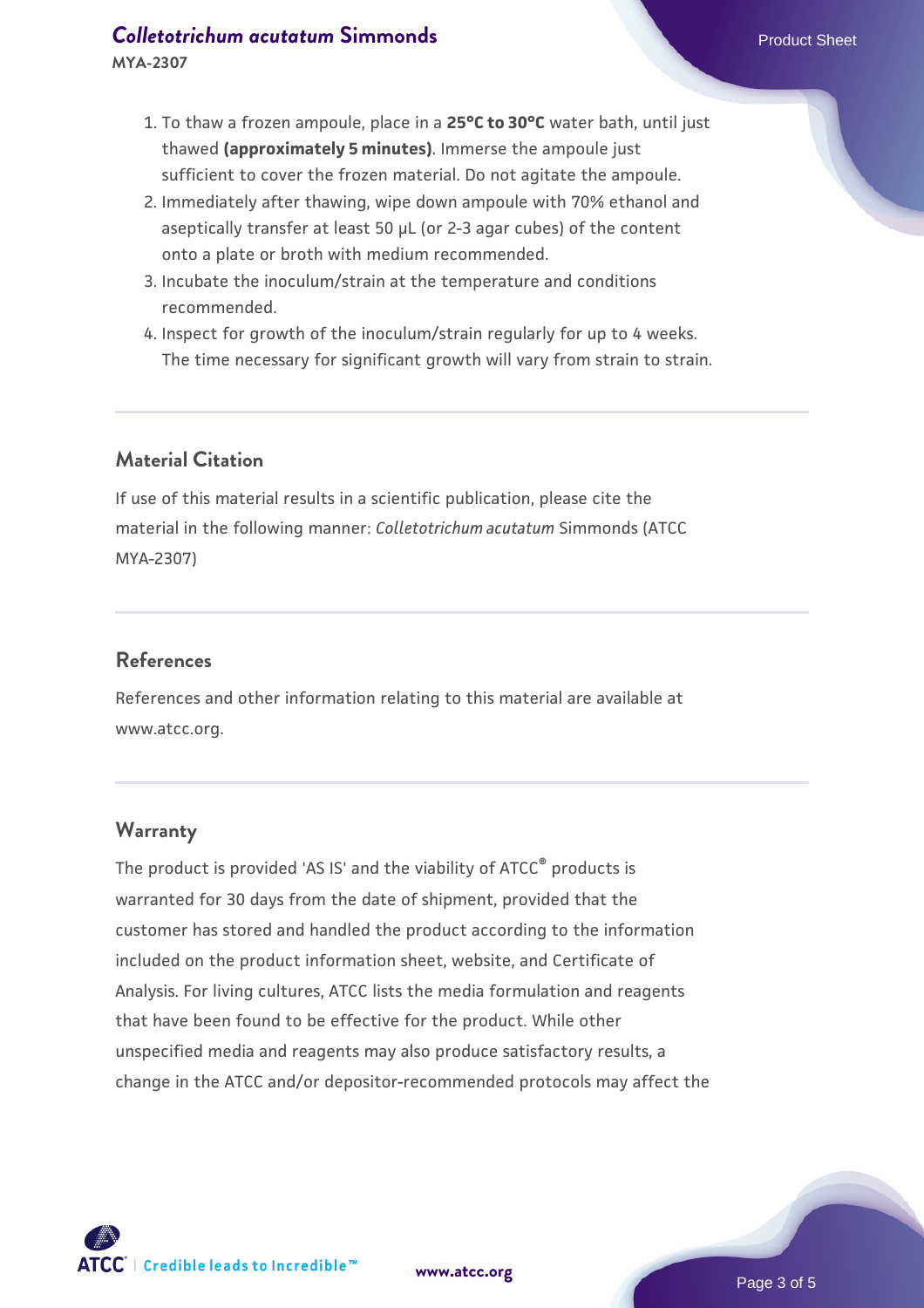# **[Colletotrichum acutatum](https://www.atcc.org/products/mya-2307) [Simmonds](https://www.atcc.org/products/mya-2307) Product Sheet** Product Sheet **MYA-2307**

recovery, growth, and/or function of the product. If an alternative medium formulation or reagent is used, the ATCC warranty for viability is no longer valid. Except as expressly set forth herein, no other warranties of any kind are provided, express or implied, including, but not limited to, any implied warranties of merchantability, fitness for a particular purpose, manufacture according to cGMP standards, typicality, safety, accuracy, and/or noninfringement.

#### **Disclaimers**

This product is intended for laboratory research use only. It is not intended for any animal or human therapeutic use, any human or animal consumption, or any diagnostic use. Any proposed commercial use is prohibited without a license from ATCC.

While ATCC uses reasonable efforts to include accurate and up-to-date information on this product sheet, ATCC makes no warranties or representations as to its accuracy. Citations from scientific literature and patents are provided for informational purposes only. ATCC does not warrant that such information has been confirmed to be accurate or complete and the customer bears the sole responsibility of confirming the accuracy and completeness of any such information.

This product is sent on the condition that the customer is responsible for and assumes all risk and responsibility in connection with the receipt, handling, storage, disposal, and use of the ATCC product including without limitation taking all appropriate safety and handling precautions to minimize health or environmental risk. As a condition of receiving the material, the customer agrees that any activity undertaken with the ATCC product and any progeny or modifications will be conducted in compliance with all applicable laws, regulations, and guidelines. This product is provided 'AS IS' with no representations or warranties whatsoever except as expressly set forth herein and in no event shall ATCC, its parents, subsidiaries, directors, officers, agents, employees, assigns, successors, and affiliates be liable for indirect, special, incidental, or consequential damages of any kind in connection with





Page 4 of 5